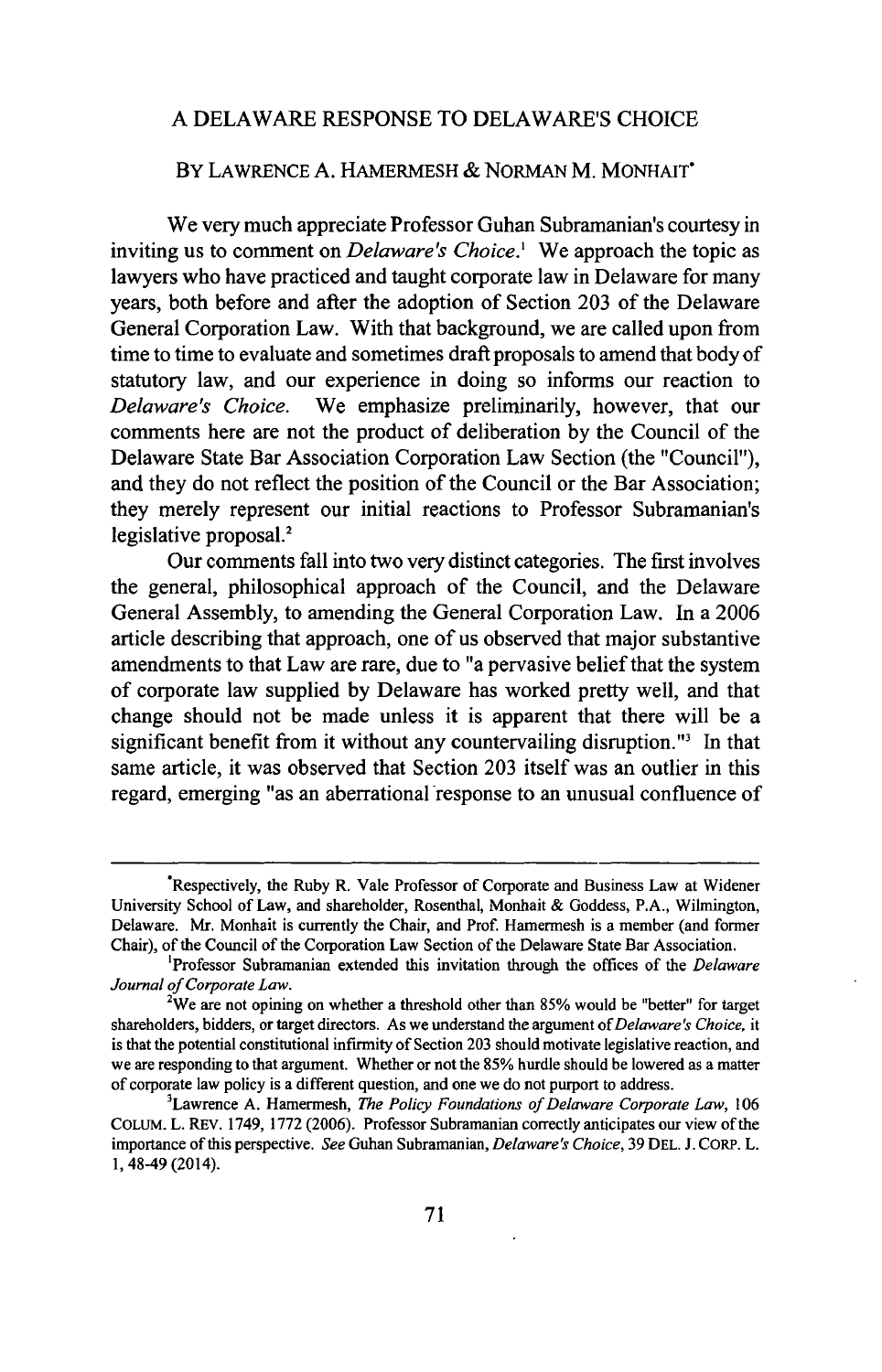competitive pressures."' Taken together, these two observations suggest to us that Section **203** is not a subject which the Council or the Delaware General Assembly is likely to wish to revisit, in the absence of persuasive indication that Delaware's primary corporate constituencies—stockholders and managers-will collectively benefit, through greater efficiency and predictability in corporate affairs, or **by** avoiding reasonably likely disruptions and inefficiencies.

With that perspective, we turn to our second, and more directly responsive, category of observations. We begin with what Professor Subramanian describes as "four basic facts" that, he says, have remained unchallenged:

**(1)** in the 1980s, federal courts established the principle that Section **203** must give bidders a "meaningful opportunity for success" in order to withstand scrutiny under the Supremacy Clause of the **U.S.** Constitution;' (2) federal courts upheld Section **203** at that time, based on empirical evidence from **1985-1988** purporting to show that Section **203** did in fact give bidders a meaningful opportunity for success; **(3)** between **1990** and 2010, not a single bidder was able to achieve the **85%** threshold required **by** Section **203,** thereby calling into question whether in fact Section **203** has given bidders a "meaningful opportunity for success;" and (4) perhaps most damning, the original empirical evidence that the courts relied upon to conclude that Section **203** gave bidders a "meaningful opportunity for success" was seriously flawed-so flawed, in fact, that even this original evidence supports the opposite conclusion: that Section **203** did *not* give bidders a meaningful opportunity for success.'

Taken together, these assertions persuade Professor Subramanian that, as he most aggressively puts it, the constitutionality of Section **203** is "up for

<sup>4</sup> Hamermesh, *supra* note **3,** at **1779.**

<sup>5</sup> The precise language of Judge Schwartz's thoughtful opinion in *BNS Inc. v. Koppers Company, Inc,* **683** F. Supp. 458, 469 **(D.** Del. **1988),** is "The fair import of [three Supreme Court decisions] **.** . **.** is that even statutes with substantial deterrent effects on tender offers do not circumvent Williams Act goals, so long as hostile offers *which are beneficial to target shareholders have a meaningful opportunity for success."* (emphasis added). Presumably under this test, hostile offers that are *not* "beneficial to target shareholders" are not weighed in the constitutional balance.

<sup>6</sup> Subramanian, *supra* note **3,** at 4.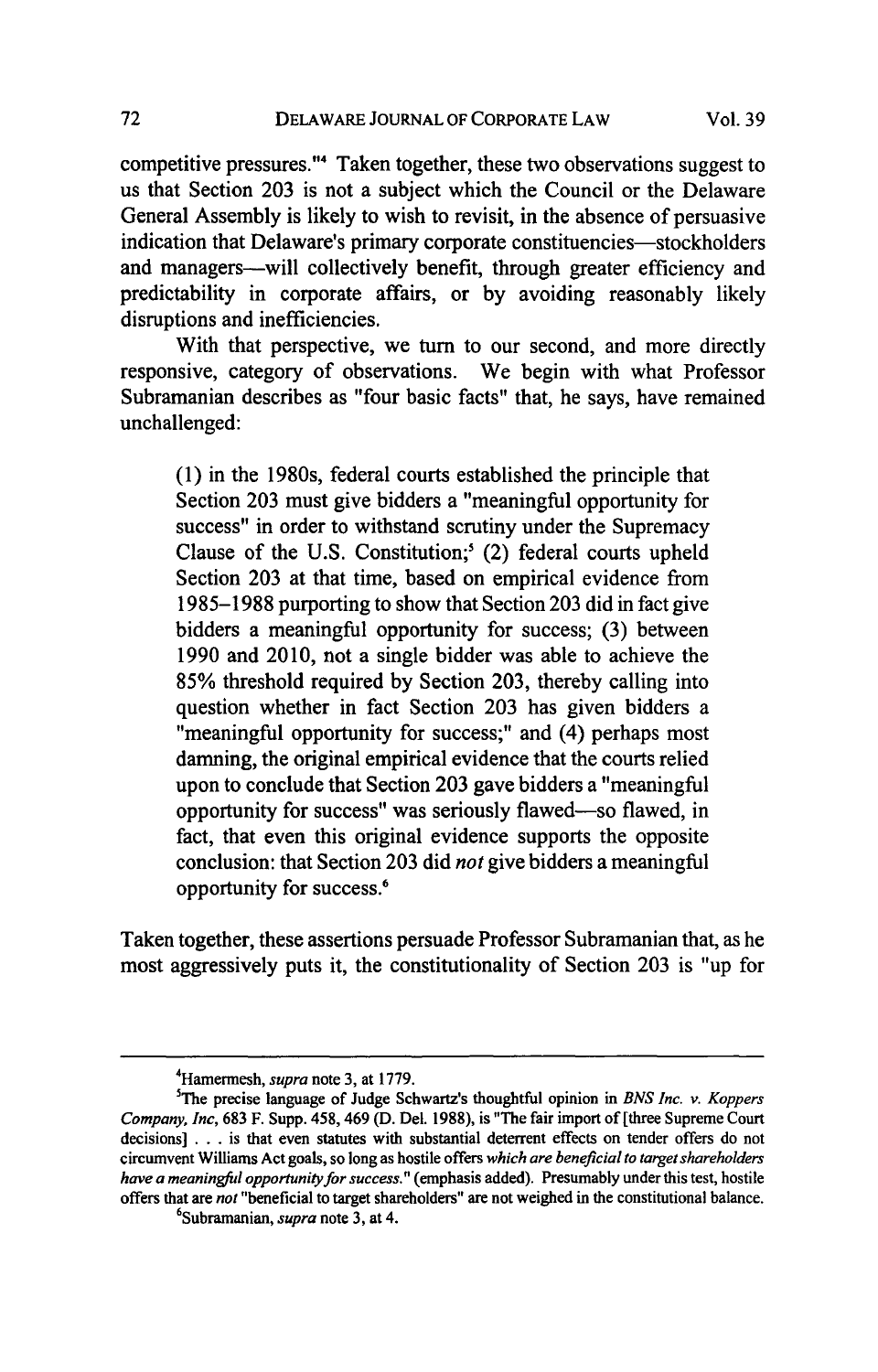grabs"' or "in play."' He is appropriately cautious here: he acknowledges that the constitutional test articulated in the 1988-vintage challenges to Section 203—the "meaningful opportunity for success" test—might no longer reflect how Section 203's constitutionality would be evaluated today.<sup>9</sup> For that reason alone, the caution and conservatism traditionally embraced in matters of amending the Delaware General Corporation Law lead us to be skeptical of a need to amend Section **203** because of some looming constitutional problem with it.

More importantly, we are not convinced that Professor Subramanian's "four basic facts" are truly unchallenged, or at least that they cover the necessary territory. In particular, we have not seen a convincing response on his part to the observation **by** our colleague at the Delaware Bar, **A.** Gilchrist Sparks, III, about important data missing from Professor Subramanian's analysis. Specifically, in evaluating the existence of a "meaningful opportunity for success," we do not believe it is appropriate to exclude from the data set tender offers that begin as hostile but morph into friendly deals.<sup>10</sup> **If** a target board of directors perceives that a bid is likely to gamer tenders of over *85%* of the shares, it is likely to become motivated to negotiate with the offeror; put another way, offers that would satisfy Section 203's *85%* hurdle are reasonably likely to end with target cooperation, and there will be no opportunity to count how many shares would have been tendered had the process continued on a hostile basis. But the absence of that count doesn't mean that the offers never would have cleared the *85%* hurdle, or that the statute eliminated a "meaningful opportunity for success." In short, as Sparks and Bowers pointed out, Professor Subramanian's data set can fairly be seen as inappropriately skewed."

*<sup>7</sup> 1d.* at **25** (quoting Guhan Subramanian, Steven Herscovici **&** Brian Barbetta, *Is Delaware's Antitakeover Statute Unconstitutional? Evidence from 1998-2008,65* Bus. LAW. **685, 729 (2010)).** *Id.* at **28.**

*<sup>9</sup> 1d.* He is less cautious, we believe, in stating that a constitutional challenge to Section **203** is "inevitable." *Id.* at 48. "Possible," yes, but certainly not "inevitable."

**<sup>&#</sup>x27; 0 A.** Gilchrist Sparks, **IH &** Helen *Bowers, After Twenty-Two Years, Section 203 of the Delaware General Corporation Law Continues to Give Hostile Bidders a Meaningful Opportunity for Success, 65* Bus. **LAW. 761, 764-67 (2010).**

<sup>&</sup>lt;sup>11</sup>Professor Subramanian also notes former Chancellor Chandler's recognition of his prior critique of Section **203** *in Air Products and Chemicals, Inc. v. Airgas, Inc.,* **16 A.3d** 48, 120 n.474 (Del. **Ch.** *2011). See Subramanian, supra* note 4, at **8-9.** That recognition, however, was something less than a full embrace: finding that the absence of any instance in which a hostile bidder had achieved a **67%** stockholder vote to remove directors "must mean something," Chancellor Chandler cautiously cited Professor Subramanian's critique for the limited assertion that it "at least in **part,** essentially corroborated" the belief that such a victory was not "realistically attainable." *Id* **After** citing Professor Subramanian's work, however, the Chancellor carefully added: *"But see* **[Sparks &** Bowers, *supra note* **10]."**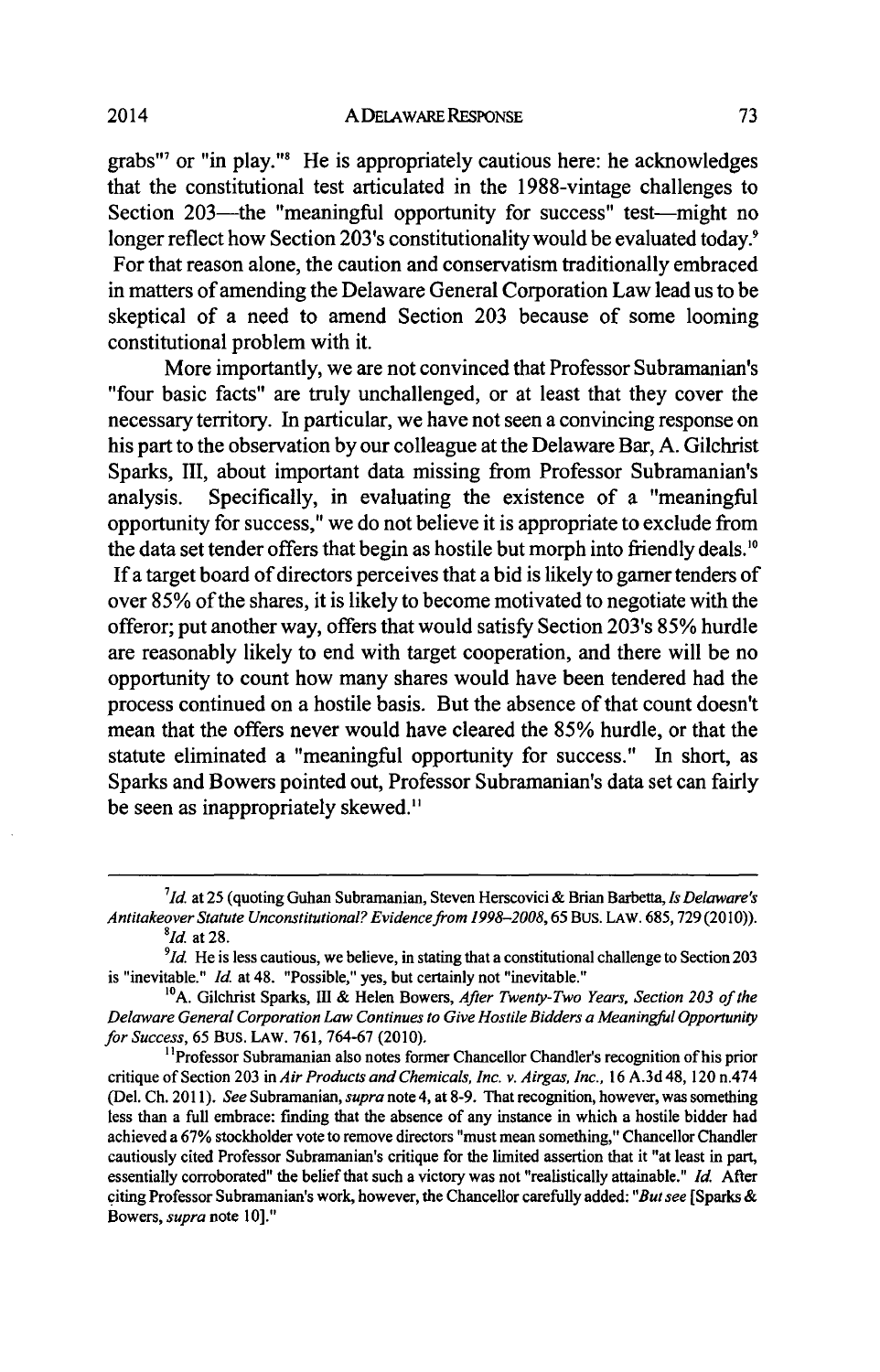Professor Subramanian's response is that "data showing that hostile bids are sometimes completed as friendly deals" are "irrelevant," because only "hostile-to-the-end" offers are relevant in evaluating the existence of a "meaningful opportunity for success."<sup>12</sup> We do not find that response persuasive. The constitutional standard *Koppers* posits is whether "hostile offers which are beneficial to target shareholders have a meaningful opportunity for success."<sup>13</sup> If it is not uncommon that a hostile offer looks as if it will elicit sufficient tenders to reach *85%,* or come close to that, and the target's board of directors therefore resolves to negotiate a sale to the bidder, that phenomenon strikes us as meaningful evidence that Section **203** "does not prevent an appreciable number of hostile bidders from navigating the statutory exceptions."<sup>14</sup>

We note two other data points. First, we are unable to find any reported decisions in this century referencing a challenge to Section 203's constitutionality. While *Delaware's Choice* speculates on the reasons for the absence of litigation," it seems to us that if the statute were as great a barrier to hostile tender offers as Professor Subramanian perceives, someone in the last fourteen years would have advanced such a claim. Second, in our experience when corporate practitioners perceive **DGCL** provisions as creating impediments to goals their clients desire to achieve, they convey those concerns to Delaware lawyers they know. We can recall no instance in the last dozen or so years of any member of Council having conveyed a suggestion from a professional colleague that Section **203** bears reexamination because it unduly hampers beneficial hostile takeover bids. Again, if the statute were the practical problem Professor Subramanian perceives, we would expect to have heard such a concern.

Thus, we do not presently see that the available data compel a concern about potential constitutional infirmity of Section **203** sufficient to warrant recommending a legislative response. We conclude, however, with one somewhat different thought. Suppose all of Professor Subramanian's concerns ripen into the reality that Section **203** is challenged and found constitutionally defective, and that boards of directors therefore lack appropriate takeover defenses because the poison pill is no longer viable."

<sup>12</sup>Subramanian, *supra* note **3,** at 46-47.

**<sup>1</sup> 3 BNS** Inc. v. Koppers Co., **683** F. Supp. 458, 469 **(D.** Del. **1988).** In another passage, *Koppers* says that Section **203** "will be constitutional **. . .** so long as it does not prevent an appreciable number of hostile bidders from navigating the statutory exceptions." *Id.* at **469-70.** *14Id.* at 470.

*<sup>&</sup>quot;See* Subramanian, *supra* note **3,** at 40-41.

<sup>&</sup>lt;sup>16</sup>Without going into great detail, this last element seems most implausible to us: as much as public companies have done away with "standing" poison pills, there is virtually no evidence of